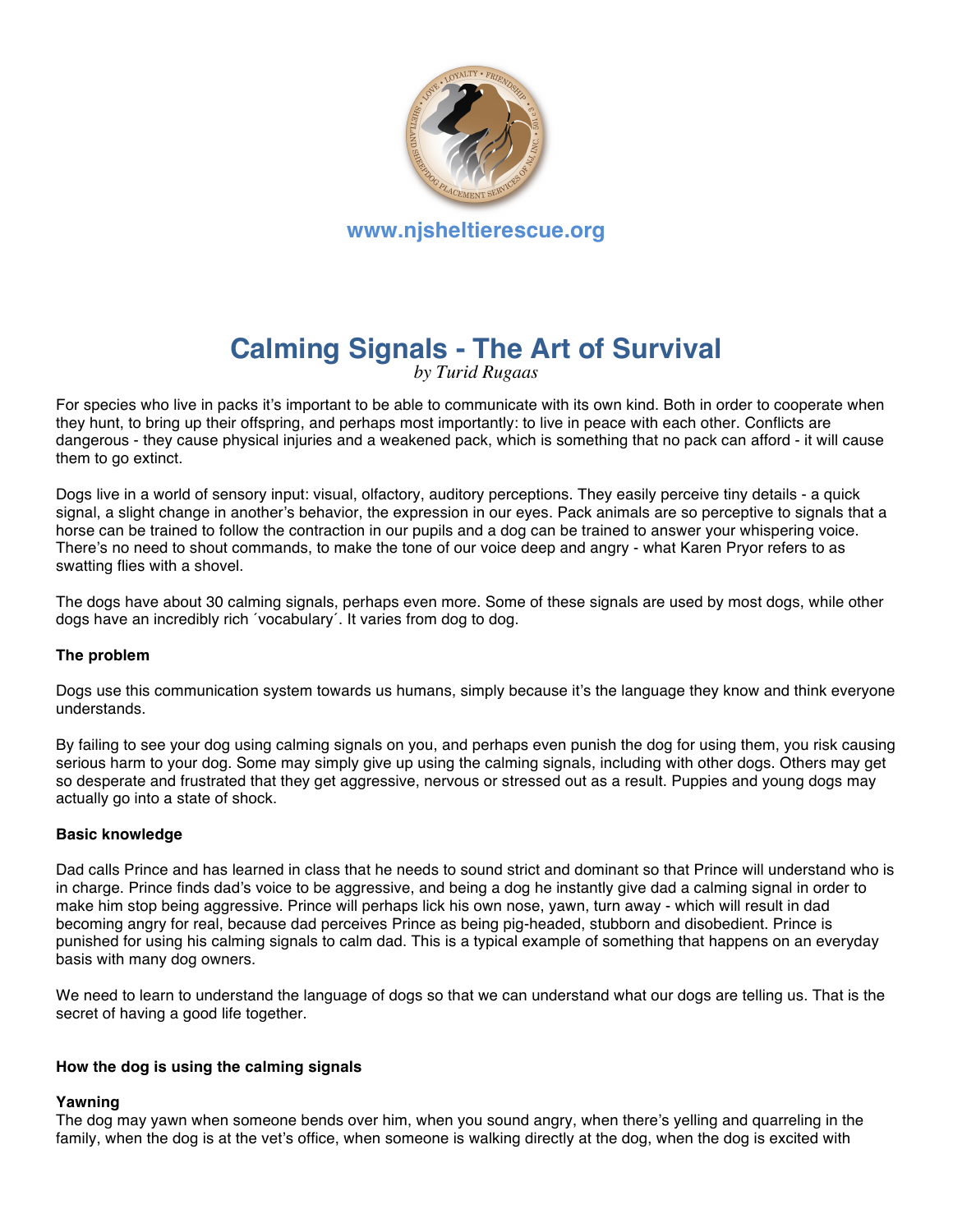

# **www.njsheltierescue.org**

happiness and anticipation - for instance by the door when you are about to go for a walk, when you ask the dog to do something he doesn't feel like doing, when your training sessions are too long and the dog gets tired, when you have said NO for doing something you disapprove of, and in many other situations.

Threatening signals (to walk straight at, reach for the dog, bending over the dog, staring into the dog's eyes, fast movements, and so on) will always cause the dog to use a calming signal. There are about 30 different calming signals, so even when many dogs will yawn, other dogs may use another calming signal.

All dogs know all the signals. When one dog yawns and turn his head to the side, the dog he is ´talking to´ may lick his nose and turn his back - or do something completely different.

The signals are international and universal. All dogs all over the worlds has the same language. A dog from Japan would be understood by an elkhound who lives in an isolated valley in Norway. They will have no communication problems!

# **Licking**

Licking is another signal that is used often. Especially by black dogs, dogs with a lot of hair around their faces, and others who's facial expressions for some reasons are more difficult to see than those of dogs with lighter colors, visible eyes and long noses. But anyone can use licking, and all dogs understand it no matter how quick it is. The quick little lick on the nose is easier to see if you watch the dog from in front. It's best seen if you can find somewhere you can sit in peace and quiet and observe. Once you have learned to see the lick, you will also be able to see it while walking the dog.

Sometimes it's nothing more than a very quick lick, the tip of the tongue is barely visible outside the mouth, and only for a short second. But other dogs see it, understand it and respond to it. Any signal is always returned with a signal.

## **Turning away/turning of the head**

The dog can turn its head slightly to one side, turn the head completely over to the side, or turn completely around so that the back and tail is facing whoever the dog is calming. This is one of the signals you may see most of the time in dogs.

When someone is approaching your dog from in front, he will turn away in one of these ways. When you seem angry, aggressive or threatening, you will also see one of these variations of the signal. When you bend over a dog to stroke him, he will turn his head away from you. When you make your training sessions too long or too difficult, he will turn his head away from you. When the dog is taken by surprise or take someone by surprise, he will turn away quickly. The same happens when someone is staring or acting in a threatening way.

In most cases, this signal will make the other dog calm down. It's a fantastic way in which to solve conflicts, and it's used a lot by all dogs, whether they are puppies or adults, high or low ranking, and so on. Allow your dog to use it! Dogs are experts at solving and avoiding conflicts - they know how to deal with conflicts.

## **Play bow**

Going down with front legs in a bowing position can be an invitation to play if the dog is moving legs from side to side in a playful manner. Just as often, the dog is standing still while bowing and is using the signal to calm someone down. These signals often have double meanings and may be used in many different ways - often the invitation to play is a calming signal by itself because the dog is making a potentially dangerous situation less tense and diverts with something safe.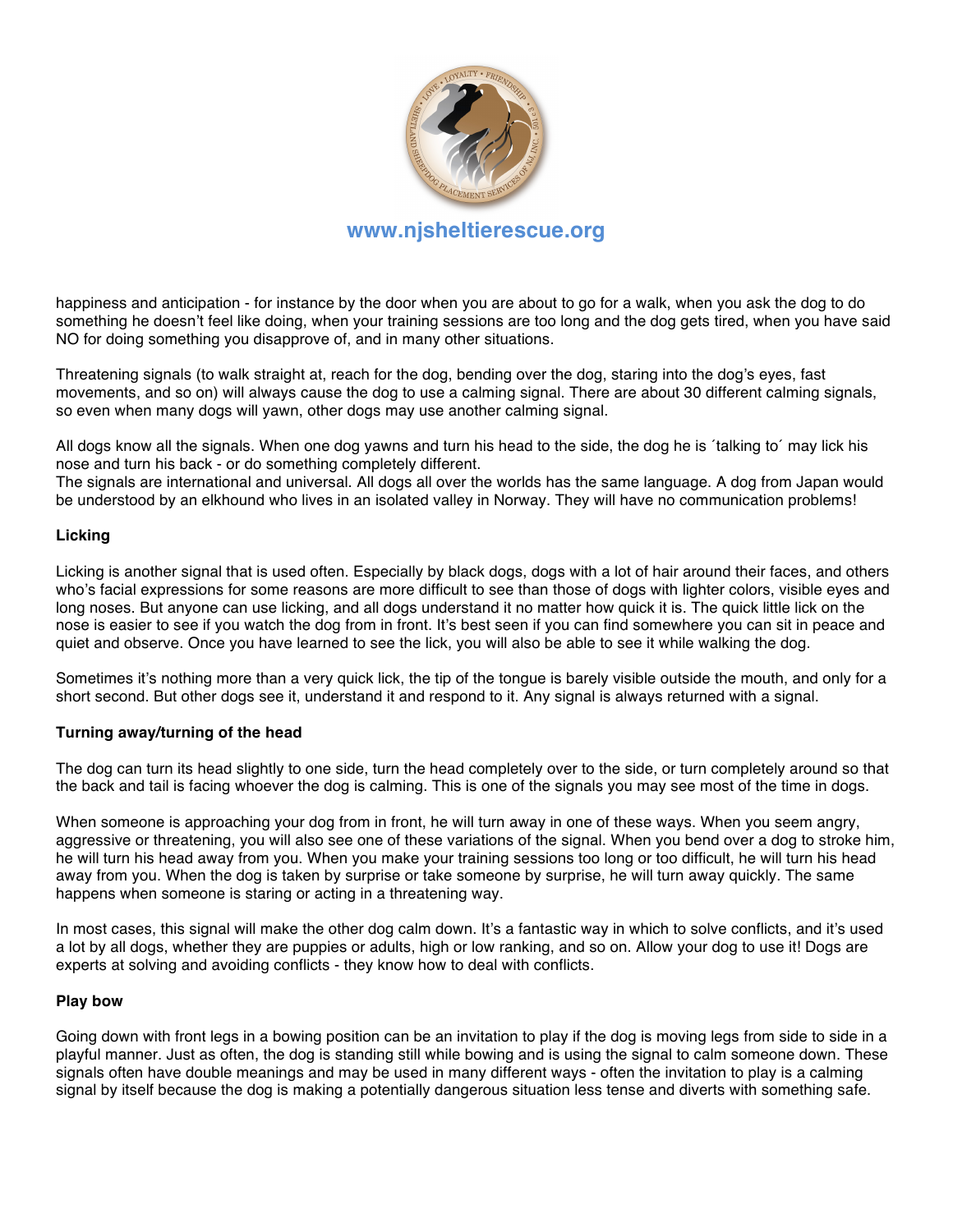

# **www.njsheltierescue.org**

Recently, in a puppy class with a mix of puppies, one of them was afraid of the others in the beginning. The others left him alone and respected his fear. In the end he would dare to approach the others. When he did, he went into a play bow as soon as one of the other dogs looked at him. It was an obvious combination of slight fear of the others, as well as wanting to take part in the playing.

When two dogs approach each other too abruptly, you will often see that they go into a play bow. This is one of the signals that are easy to see, especially because they remain standing in the bow position for a few seconds so that you have plenty of time to observe it.

# **Sniffing the ground**

Sniffing the ground is a frequently used signal. In groups of puppies you will see it a lot, and also when you and your dog is out walking and someone is coming towards you, in places where there's a lot going on, in noisy places or when seeing objects that the dog isn't sure of what it is and find intimidating.

Sniffing the ground may be anything from moving the nose swiftly down toward the ground and back up again - to sticking the nose to the ground and sniff persistently for several minutes.

Is someone approaching you on the pavement? Take a look at your dog. Did he drop the nose down toward the ground, even slightly? Did he turn his side to the one approaching and sniff the side of the road?

Of course, dogs sniff a lot, also in order to ´read the paper´ and enjoy themselves. Dogs are pre-programmed to use their noses and it's their favorite activity. However, sometimes it's calming - it depends on the situation. So pay attention to when and in which situations the sniffing occur!

## **Walking slowly**

High speed will be seen as threatening to many dogs, and they might want to go in to try and stop the one who is running. This is partly a hunting behavior and is triggered by the sight of a running human or dog. If the one running is coming straight at the dog, it involves a threat and a defense mechanism sets in.

A dog who is insecure will move slowly. If you wish to make a dog feel safer, then you can move slower. When I see a dog react to me with a calming signal, I immediately respond by moving slower.

Is your dog coming very slowly when you call him? If so, check the tone of your voice - do you sound angry or strict? That may be enough for him to want to calm you down by walking slowly. Have you ever been angry with him when he came to you? Then this may be why he doesn't trust you. Another reason to calm you may be if the dog is always put on a leash when coming when called. Take a look at your dog the next time you call him. Does he give you any calming signals when coming? If he moves slowly, you may need to do something different in the way you act.

# **Freezing**

"Freezing" - is what we call it when the dog is stopping while standing completely still, sitting or laying down and remain in that position. This behavior is believed to have something to do with hunting behavior - when the prey is running, the dog attacks. Once the prey stops, the dog will stop too. We can often see this when dogs are chasing cats. This behavior, however, is used in several different situations. When you get angry and aggressive and appear threatening, the dog will often freeze and not move in order to make you be good again. Other times the dog may walk slowly, freeze, and then move slowly again. Many owners believe that they have very obedient dogs who is sitting, lying down or standing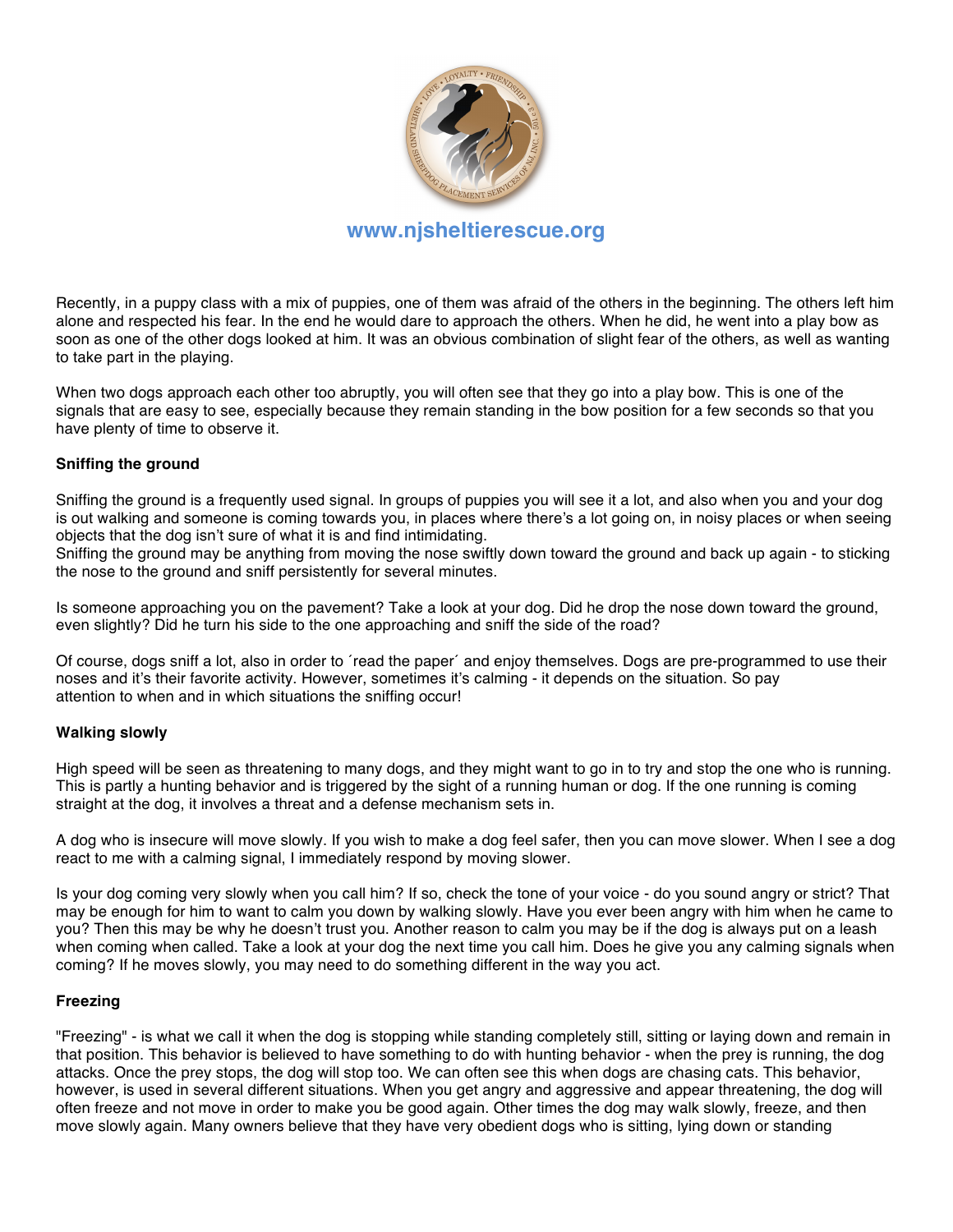

completely still. Perhaps they are actually using calming signals? Very often a dog will stop and remain calm when someone is approaching. If your dog wants to stop or move slowly in a situation like that, then let him. Also, should your dog be in a conflict situation with a human or dog, and is unable to escape, freezing may be one way to calm the other dog or person.

# **Sitting down/lifting one paw**

I have only rarely seen dogs lift their paw as a calming signal, but on a few occasions it's clearly been used to calm another dog.

To sit down, or an even stronger signal, to sit down with the back turned towards someone - for instance the owner - has a very calming effect. It's often seen when one dog wants to calm another dog who is approaching too quickly. Dogs may sit down with their backs turned against the owner when he or she sounds too strict or angry.

## **Walking in curve**

This signal is frequently used as a calming signal, and it is the main reason why dogs may react so strongly towards meeting dogs when they are forced to walk straight at someone. Their instincts tell them that it is wrong to approach someone like that - the owner says differently. The dog gets anxious and defensive. And we get a dog who is barking and lunging at other dogs, and eventually we have an aggressive dog.

Dogs, when given a chance, will walk in curves around each other. That's what they do when they meet off leash and are free to do things their own way. Allow your dog to do the same when he's with you.

Some dogs need large curves, while others only need to walk slightly curved. Allow the dog to decide what feels right and safe for him, then, in time and if you want to, he can learn to pass other dogs closer.

Let the dog walk in a curve when meeting dogs! Don't make him walk in a heel position while you're going straight forward - give him a chance to walk in a curve past the meeting dog. If you keep the leash loose and let the dog decide, you will often see that the dog chooses to walk away instead of getting hysterical.

For the same reason, don't walk directly toward a dog, but walk up to it in a curve. The more anxious or aggressive the dog is, the wider you make the curve.

## **Other calming signals**

By now you have learned about some of the more common calming signals. There are around 30 of them, and many have yet to be described. I will mention a few more briefly so that you can make further observations:

- "Smiling", either by pulling the corners of the mouth up and back, or by showing the teeth as in a grin.
- Smacking the lips
- Wagging the tail should a dog show signs of anxiety, calming or anything that clearly has little to do with happiness, the wagging of the tail isn't an expression of happiness, but rather that the dog wants to calm you.
- Urinating on himself A dog who is cowering and crawling toward his owner while wetting himself and waving his tail, is showing three clear signs of calming - and of fear. · Wanting to get up into your face and lick the corners of your mouth.